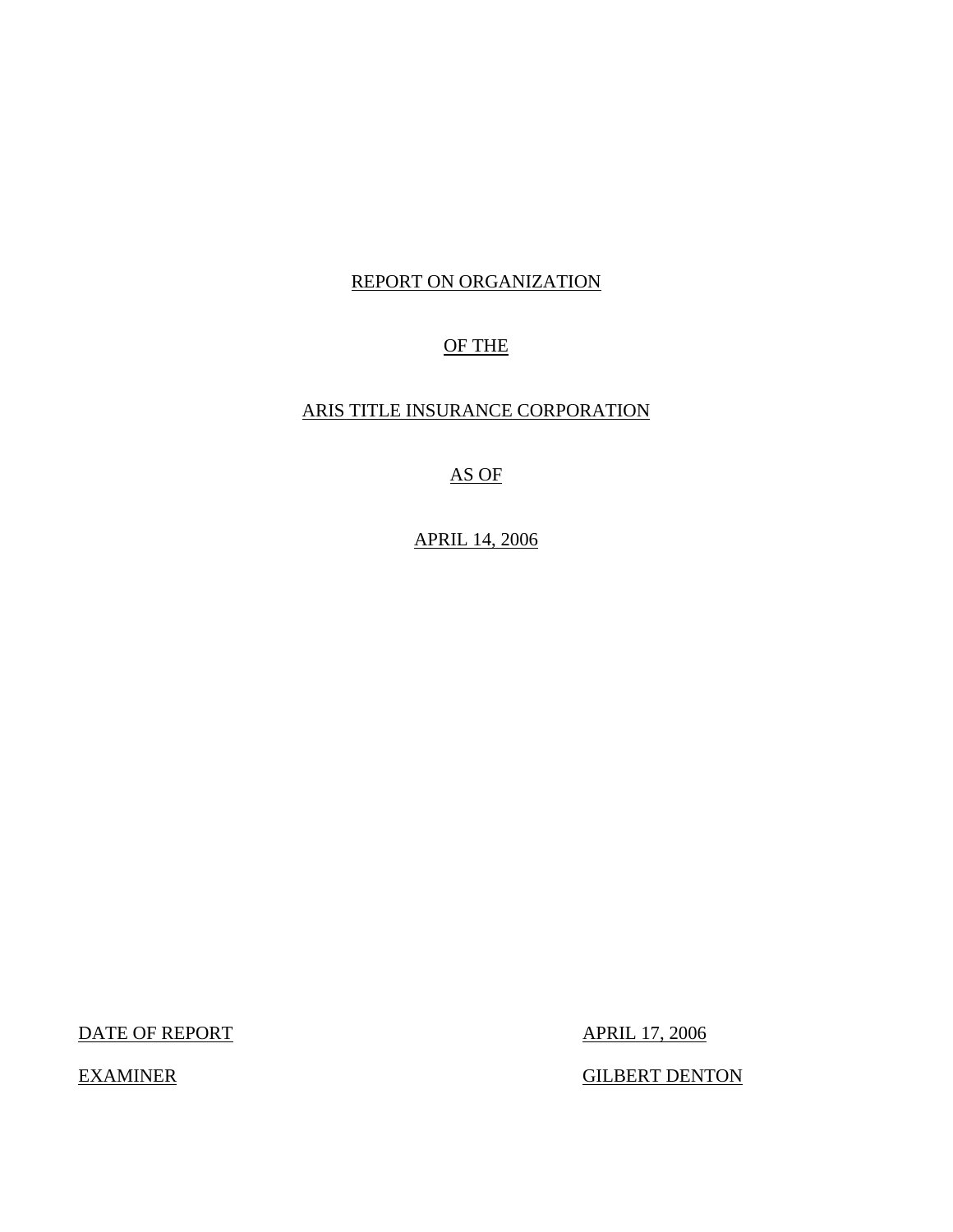## TABLE OF CONTENTS

# **ITEM NO.**  $3.$ 7. PAGE NO. [1. Scope of examination 2](#page-3-0) [2. Incorporation 2](#page-3-0) [3. Capitalization and subscription 3](#page-4-0) 4. Balance sheet 4 5. Custodian agreement 4 [6. Authorized powers and minimum capital required 5](#page-6-0) Folding company system 5 [8. Conclusion 6](#page-7-0) [9. Summary of comments and recommendations 7](#page-8-0) Affidavits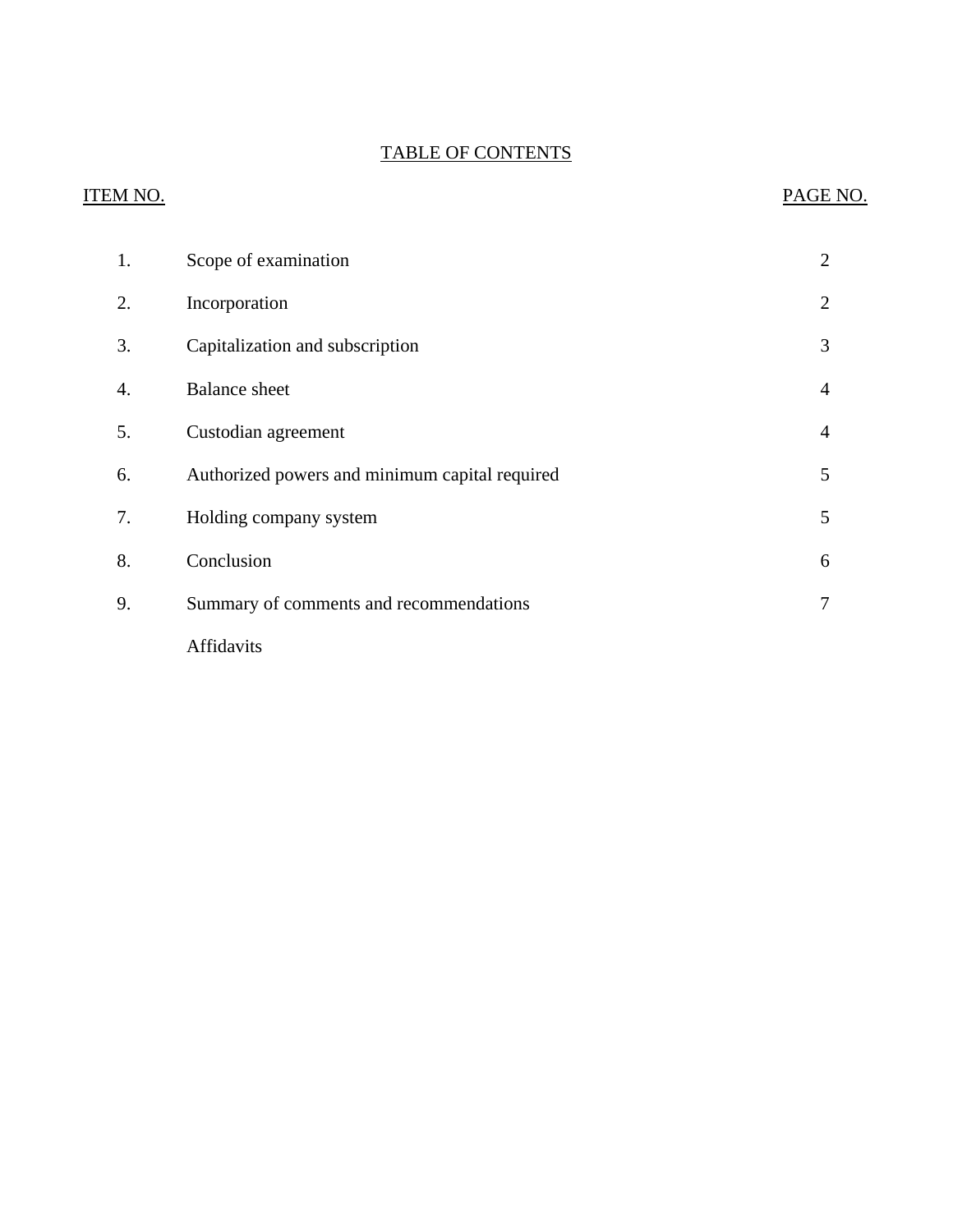

STATE OF NEW YORK INSURANCE DEPARTMENT 25 BEAVER STREET NEW YORK, NEW YORK 10004

April 17, 2006

Honorable Howard Mills Superintendent of Insurance Albany, New York 12257

Sir:

Pursuant to instructions contained in Appointment Number 22468 dated March 2, 2006 attached hereto, I have made an examination on organization of ARIS Title Insurance Corporation and respectively submit the following report thereon.

Wherever the terms "Company" or "ARIS" appear herein without qualification, they should be understood to indicate the ARIS Title Insurance Corporation.

Whenever the term "Department" appears herein without qualification, it should be understood to indicate the New York Insurance Department.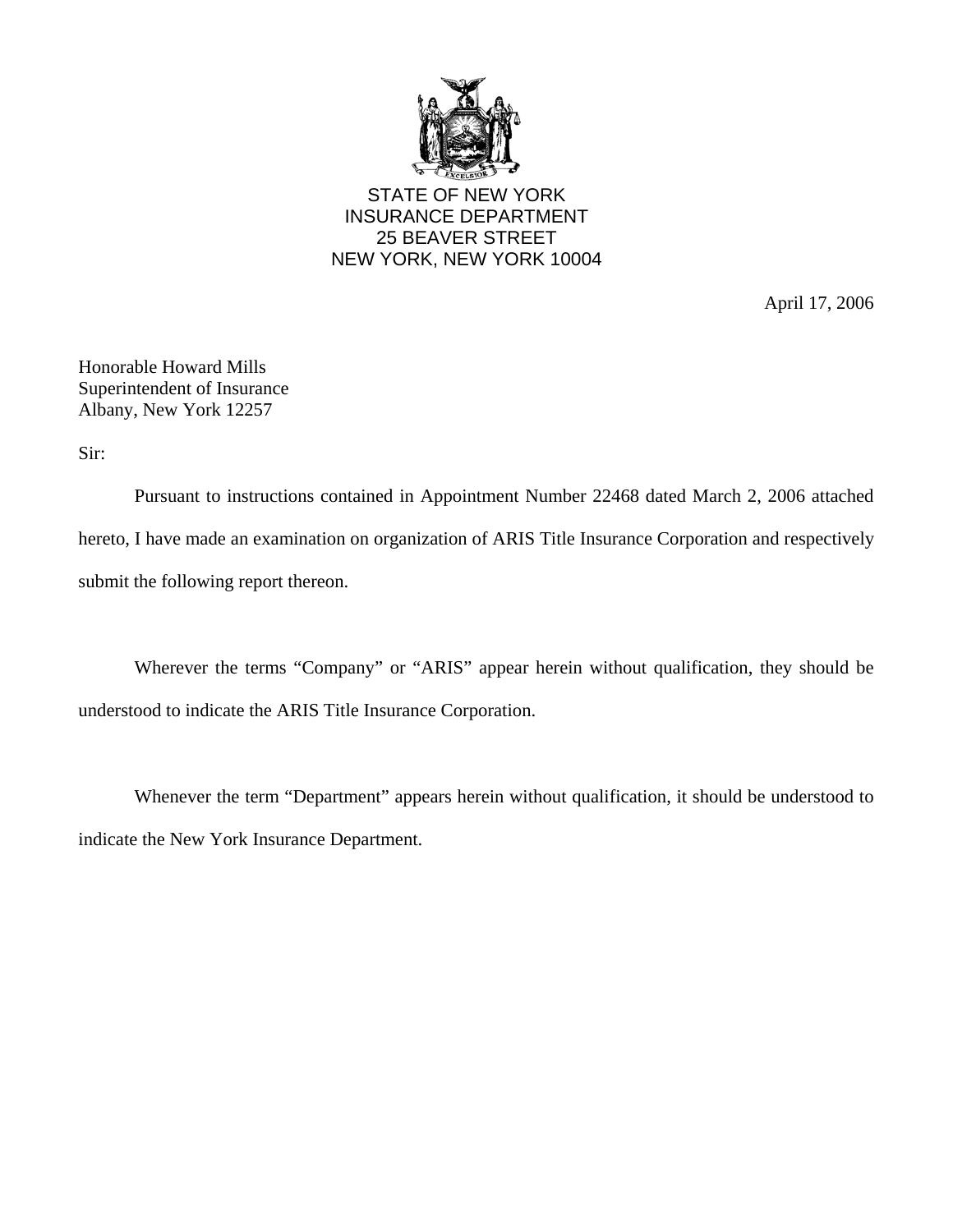#### 1. SCOPE OF EXAMINATION

<span id="page-3-0"></span>The examination comprised a verification of the issuance of the Company's capital stock, the receipt of capital and surplus funds, and the determination of the assets and liabilities. The records examined included the declaration of intention and charter, the certificate of incorporation, the by-laws, the corporate minutes book, and the stock register. Additionally, an affidavit, appended hereto, was obtained from two officers of the Company indicating that the transactions noted in this report were lawful and bona fide.

#### **2. INCORPORATION**

ARIS Title Insurance Company was incorporated on August 4, 2004. The declaration of intention and charter were filed and approved by this Department on August 4, 2004. The Company's office is located at 666 Fifth Avenue, New York, NY 10103.

The members of the board of directors and the principal officers of the Company as of April, 14, 2006 were as follows:

#### **Directors**

| Name                 | <b>Principal Business Affiliation</b>                       |  |
|----------------------|-------------------------------------------------------------|--|
| Robert A. Ansehl     | Partner,                                                    |  |
| Chappaqua, NY        | Fulbright & Jaworski, LLP                                   |  |
| William S. Gibson    | Retired                                                     |  |
| New York, NY         |                                                             |  |
| Margaret E. Haggerty | Owner,                                                      |  |
| Wauwatosa, WI        | Law Offices of Margaret E. Haggerty, S.C.                   |  |
| Bruce M. Mitchell    | Partner,                                                    |  |
| Scarsdale, NY        | Grunfeld, Desiderio, Lebowitz, Silverman &<br>Klestadt, LLP |  |
| Steven H. Nigro      | Managing Director,                                          |  |
| New York, NY         | Rhodes Financial Group, LLC.                                |  |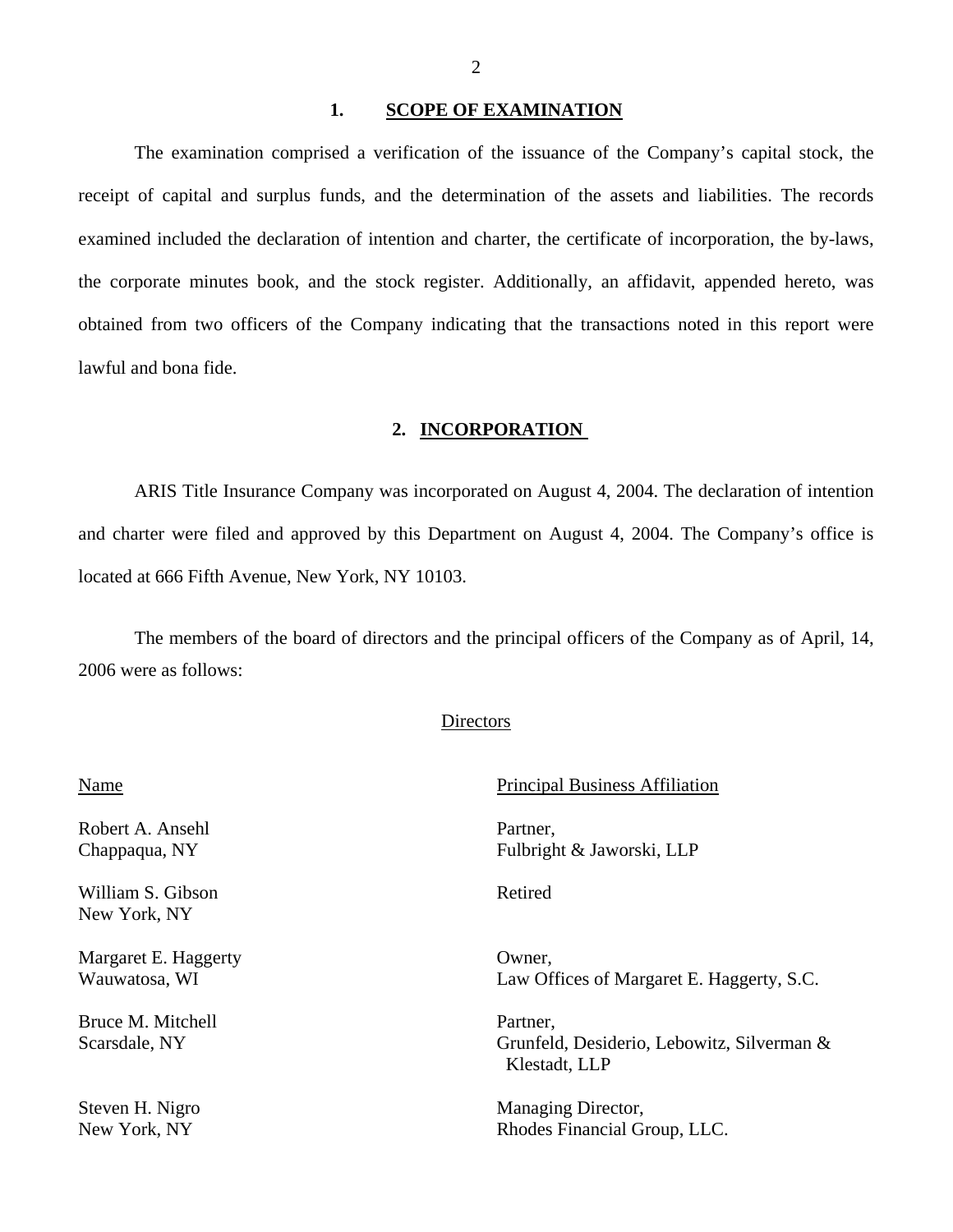Judith L. Pearson President,

<span id="page-4-0"></span>Name **Principal Business Affiliation** 

Greenwood Village, CO ARIS Title Insurance Corporation

Lawrence M. Shindell **Chairman & Chief Executive Officer**, Milwaukee, WI ARIS Title Insurance Corporation

#### **Officers**

Name Title

Lawrence M. Shindell Chairman and Chief Executive Officer Judith L. Pearson President and Assistant Secretary Margaret E. Haggerty Secretary and Treasurer

#### **3. CAPITALIZATION AND SUBSCRIPTION**

ARIS Title Insurance Corporation is wholly-owned by ARIS Holdings, Ltd, a Delaware corporation. The Company has authorized capital of \$500,000 consisting of 10,000 shares of common stock at \$50 par value per share. On April 11, 2006, the Company issued 10,000 shares of common stock to ARIS Holdings, Ltd for consideration of \$3,500,000, consisting of \$500,000 of paid in capital and \$3,000,000 of gross paid-in and contributed surplus.

The Company's paid-in-capital and contributed surplus are held entirely in investments at JPMorgan Chase Bank, N.A. located at 1111 Polaris Parkway, Suite 2N, Columbus, OH 43240.

The Company's investments meet the minimum capital investment requirements of Section 6402 of the New York Insurance Law.

3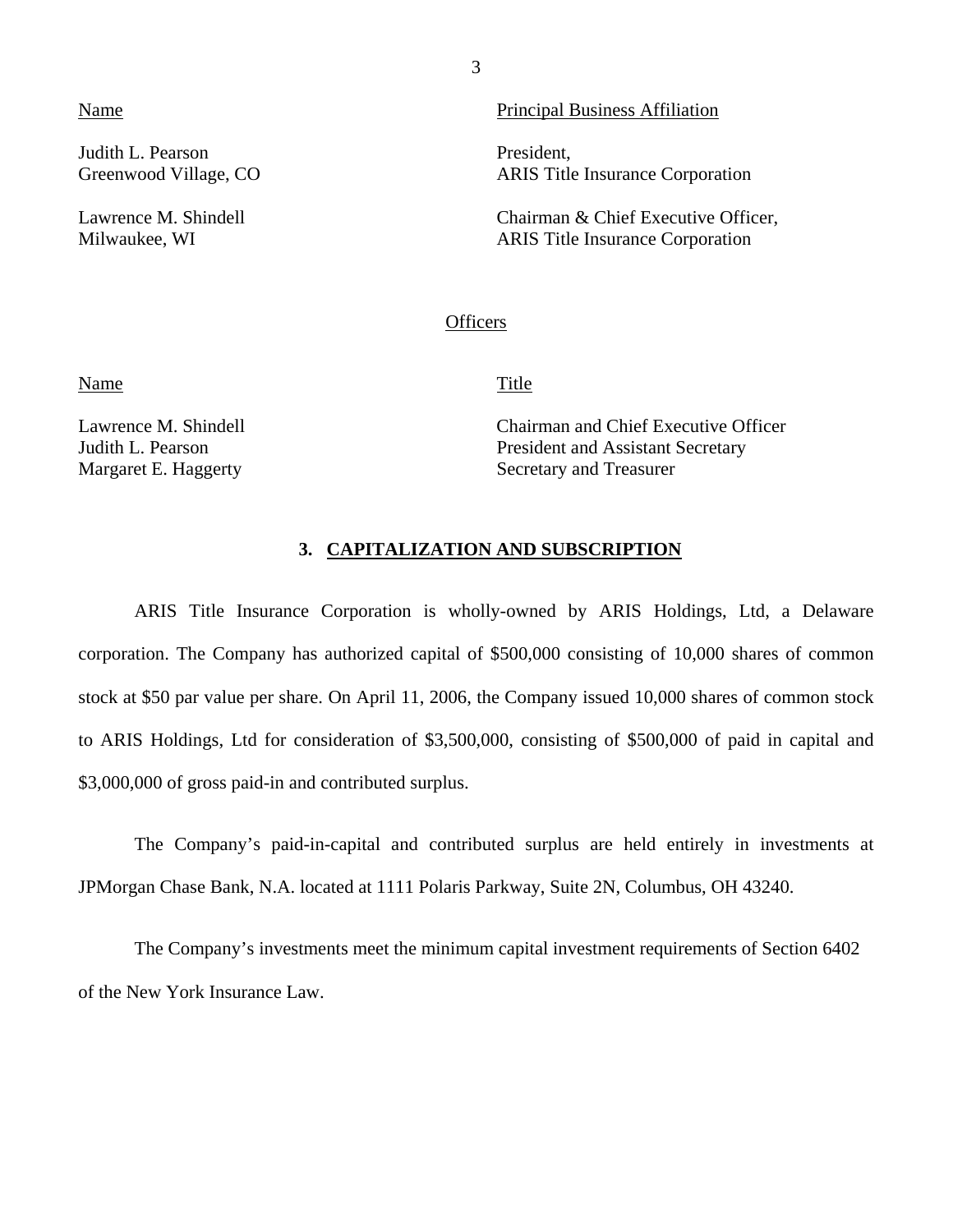#### **4. BALANCE SHEET**

The following balance sheet sets forth the Company's financial condition as of April 14, 2006, as determined by this examination:

| Assets                                |           |                 |
|---------------------------------------|-----------|-----------------|
| Short term investments                |           | \$2,750,000     |
| Long term investments                 |           | 750,000         |
| <b>Total Assets</b>                   |           | \$3,500,000     |
| Liabilities                           |           |                 |
| Accounts payable                      |           |                 |
| <b>Total liabilities</b>              |           | $\frac{$0}{$0}$ |
| <b>Capital and Surplus</b>            |           |                 |
| Capital                               | \$500,000 |                 |
| Gross paid-in and contributed surplus | 3,000,000 |                 |
| Surplus as regards policyholders      |           | \$3,500,000     |
| Total liabilities and surplus         |           | \$3,500,000     |

## 5. **CUSTODIAN AGREEMENT**

. A review of the Company's custodial agreement with JPMorgan Chase indicated that it did not contain all of the protective covenants set forth in Section IV.H of the NAIC Financial Condition Examiners Handbook. It is recommended that the Company amend its custodial agreement to comply with Part 1-General, Section IV.H - Custodial or Safekeeping Agreements of the NAIC Financial Condition Examiners Handbook.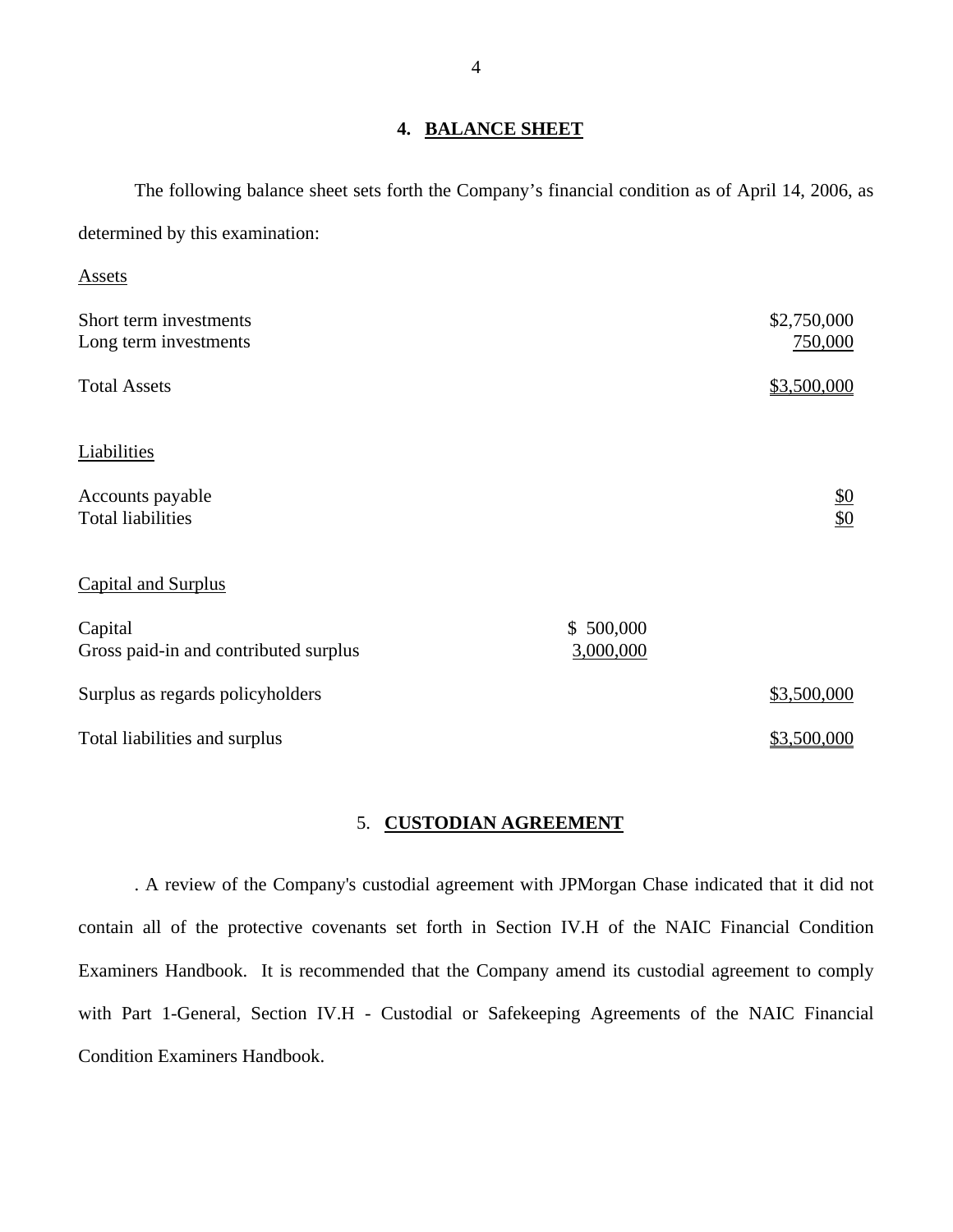## **6. AUTHORIZED POWERS AND MINIMUM CAPITAL REQUIRED**

<span id="page-6-0"></span>The Company is authorized by its declaration of intention and charter to transact the kinds of insurance described in the following numbers paragraph of Section 1113(a) of the New York Insurance Law:

| Paragraph | Line of Business |
|-----------|------------------|
|           | Title Insurance  |

Section 6402 of the New York Insurance Law provides that in order to be licensed to transact the foregoing kind of insurance, the Company shall have an initial surplus to policyholders of \$750,000, including \$500,000 of paid-in-capital and shall thereafter maintain a minimum surplus to policyholders of \$500,000. The Company has met these requirements.

#### **7. HOLDING COMPANY SYSTEM**

ARIS is wholly-owned by ARIS Holdings, Ltd. The Company's holding company chart is as follows: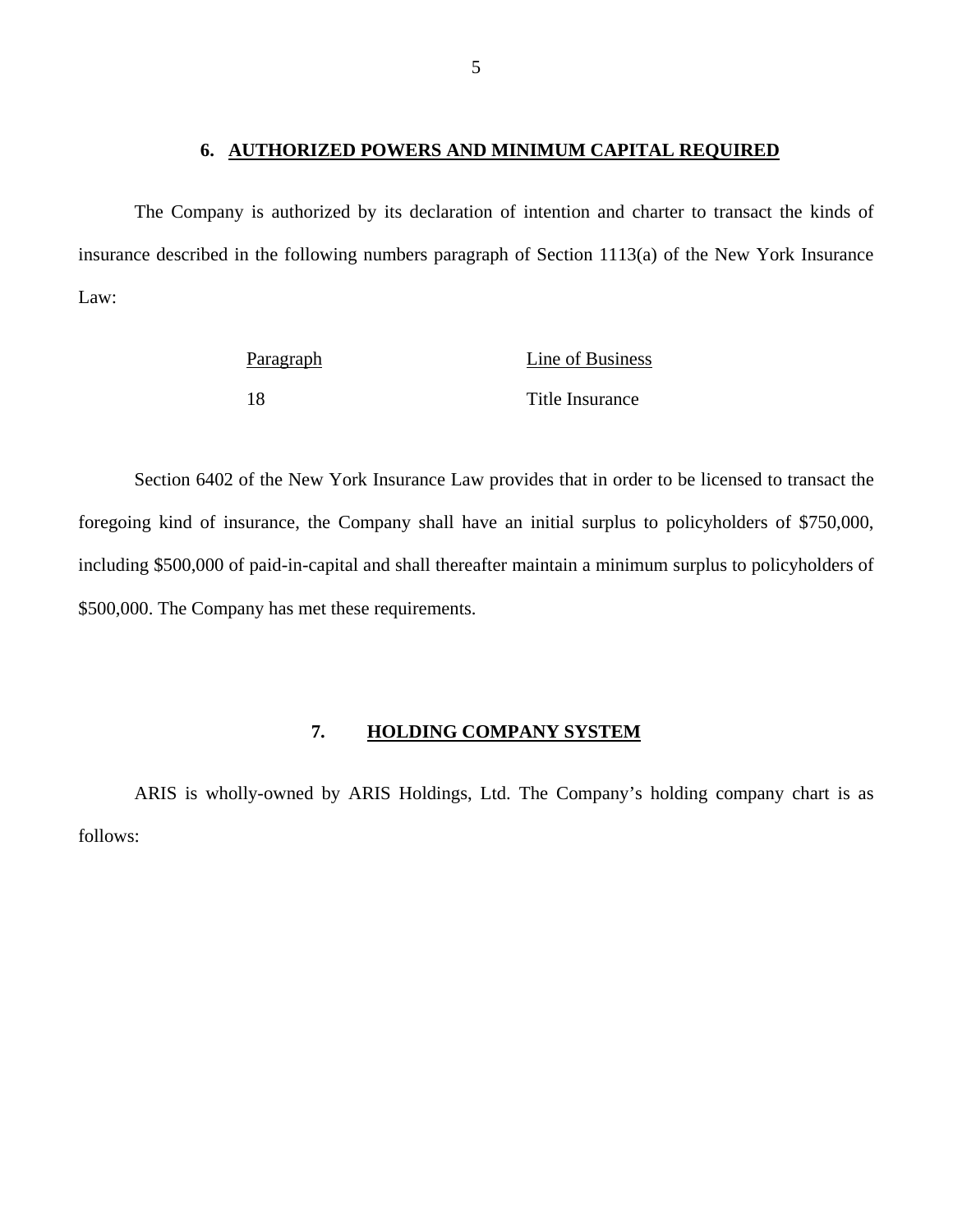<span id="page-7-0"></span>

#### Management Agreement

The Company is party to a management agreement with Art Risk Insurance and Information Service Corporation ("Agency"). Pursuant to the agreement, the Agency will perform the functions necessary to underwrite insurance policies, including, performing title searches and examinations, determine exclusions, assess risks, and offer and issue policies. Additionally, the Agency will also collect premiums, and administer and manage claims. Pursuant to Section 1505(d)(3) of the New York Insurance Law, the subject agreement was non-disapproved.

#### **8. CONCLUSION**

Based on the foregoing examination, it is concluded that the Company issued 10,000 shares of capital stock, with a par value of \$50 per share, for a consideration of \$3,500,000. Of the total consideration received, \$500,000 represents common capital stock and \$3,000,000 represents gross paid in contributed surplus.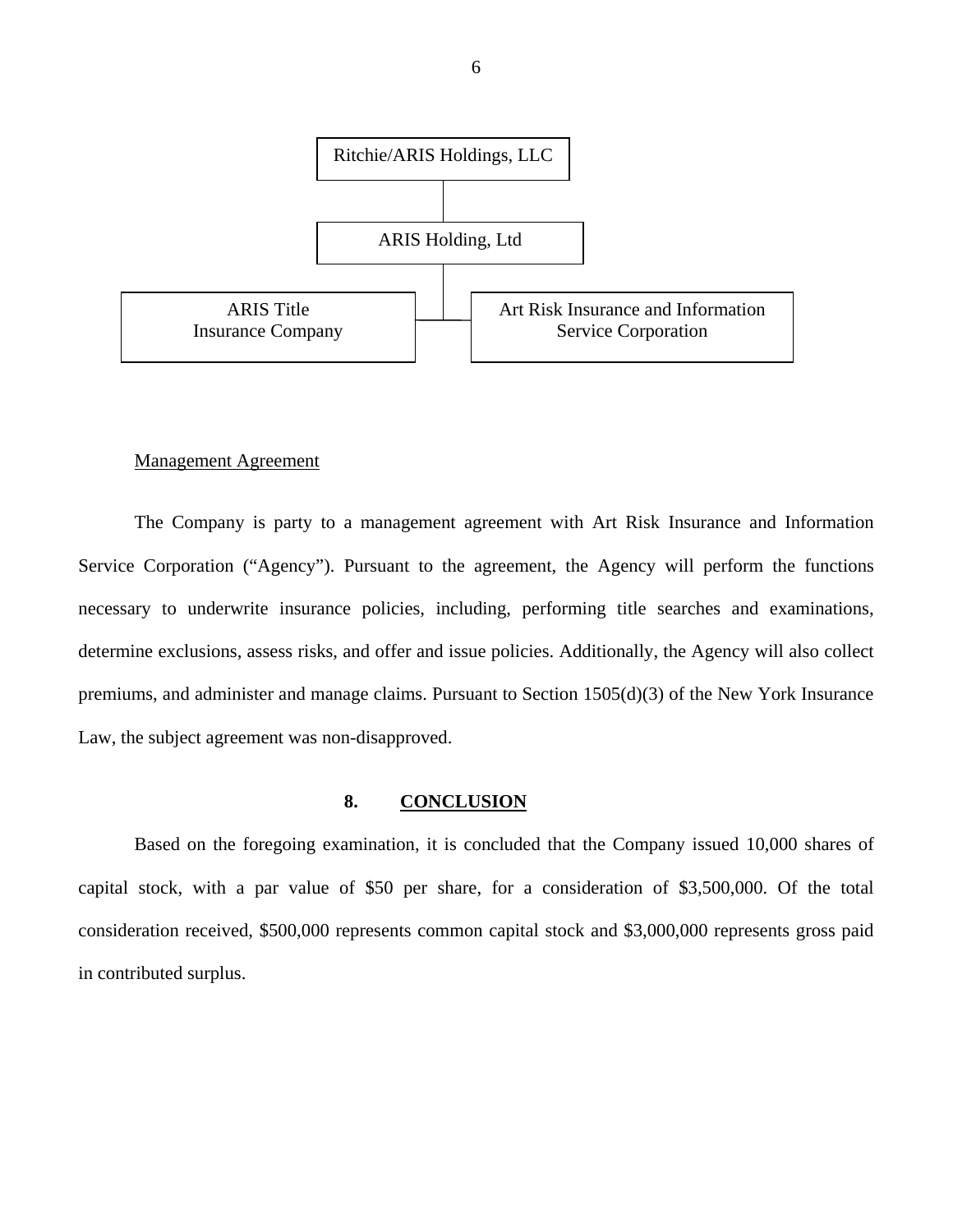#### <span id="page-8-0"></span>**ITEM**

#### PAGE NO.

4

## **Custodian Agreement**

A Custodian Agreement<br>It is recommended that the Company amend its custodial agreement to comply with Part 1- General, Section IV.H - Custodial or Safekeeping Agreements of the NAIC Financial Condition Examiners Handbook.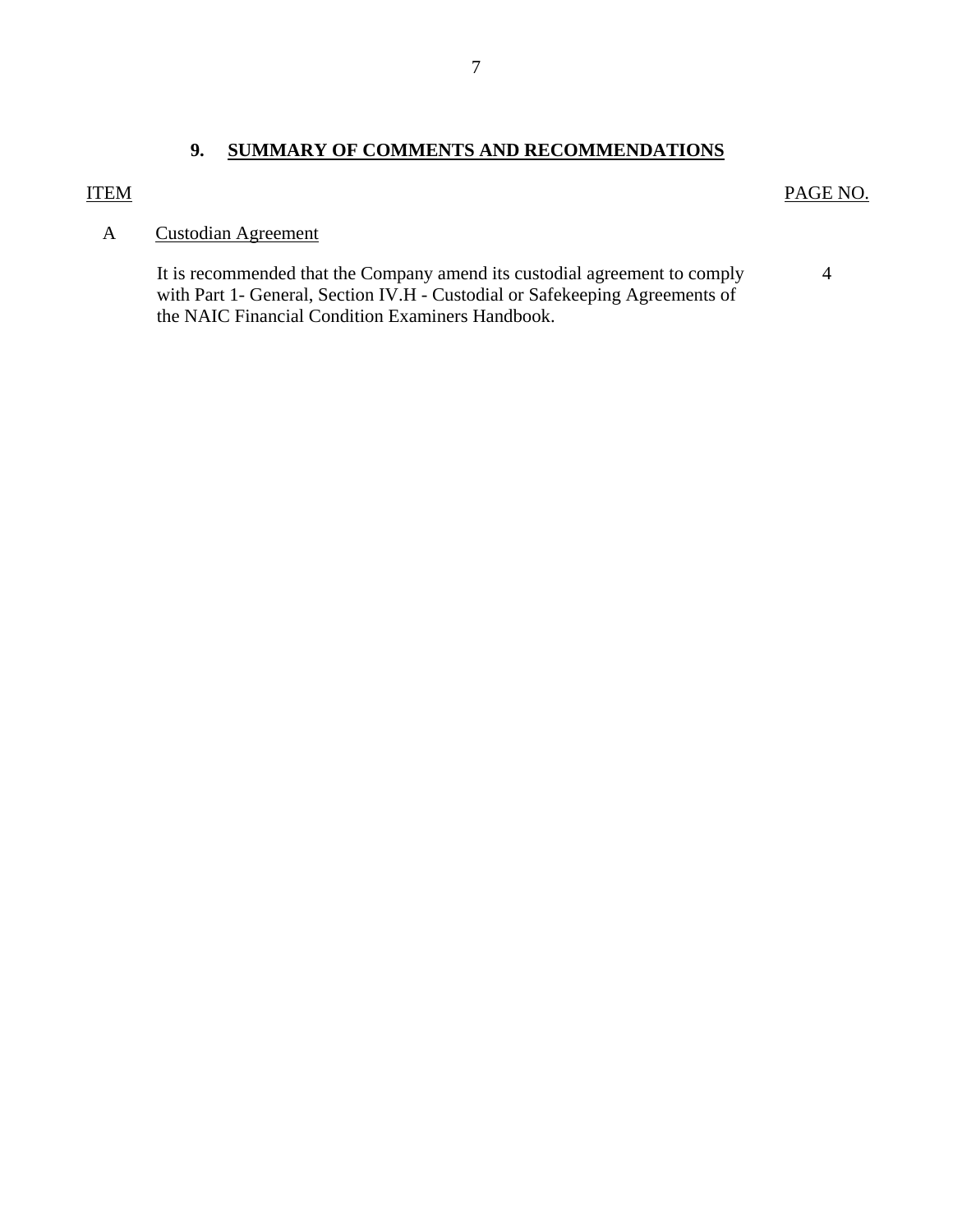Respectfully submitted,

 $/S/$ 

 Gilbert Denton Senior Insurance Examiner

STATE OF NEW YORK ) )SS.  $\overline{)}$ COUNTY OF NASSAU)

GILBERT DENTON, being duly sworn, deposes and says that the foregoing report submitted by him is true to the best of his knowledge and belief.

 Gilbert Denton  $\frac{1}{S}$ 

Subscribed and sworn to before me

this  $\frac{day \text{ of } 2006.}{}$